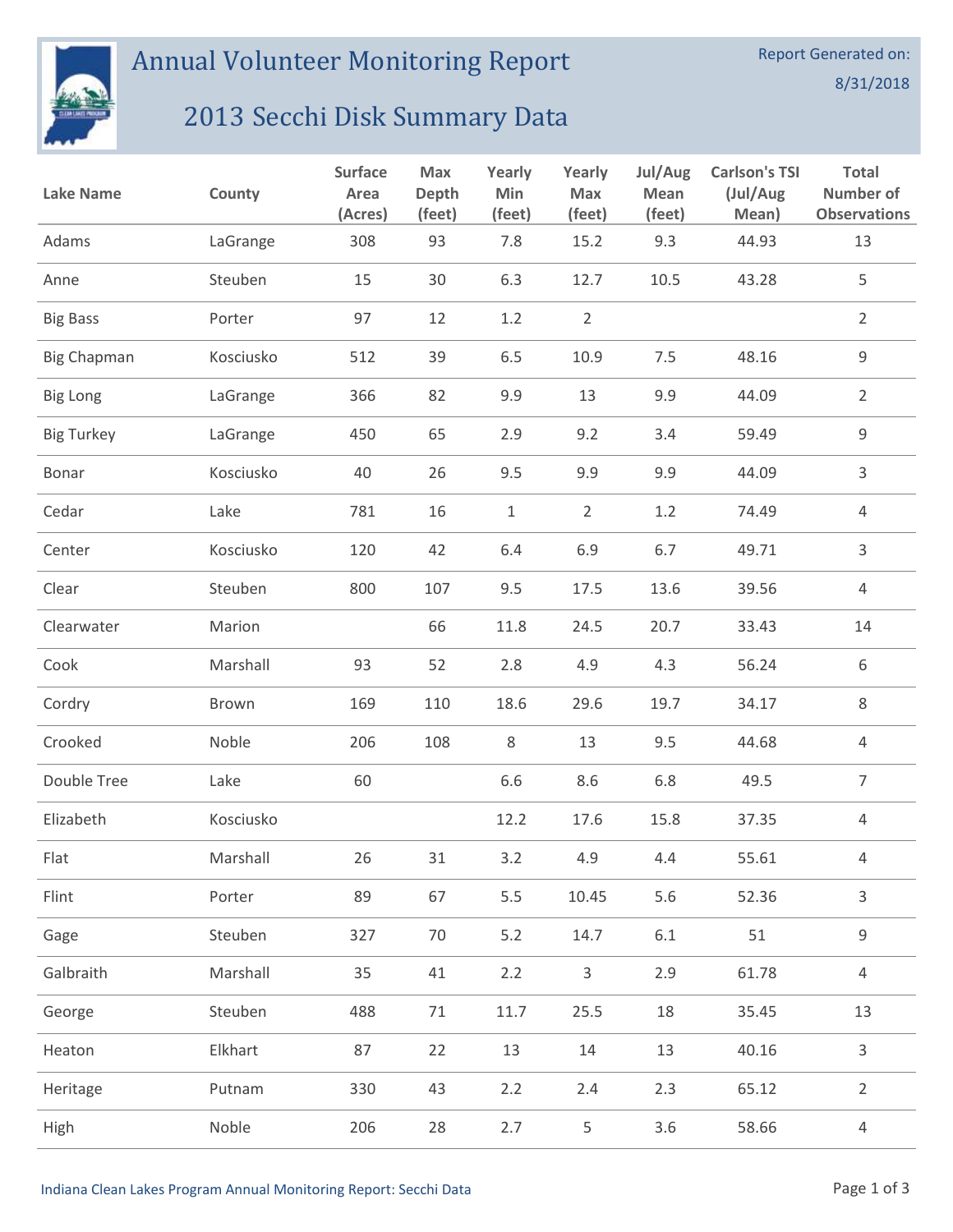| <b>Lake Name</b>  | County     | <b>Surface</b><br>Area<br>(Acres) | Max<br><b>Depth</b><br>(feet) | Yearly<br>Min<br>(feet) | Yearly<br>Max<br>(feet) | Jul/Aug<br><b>Mean</b><br>(feet) | <b>Carlson's TSI</b><br>(Jul/Aug<br>Mean) | <b>Total</b><br>Number of<br><b>Observations</b> |
|-------------------|------------|-----------------------------------|-------------------------------|-------------------------|-------------------------|----------------------------------|-------------------------------------------|--------------------------------------------------|
| Holiday           | Lake       | 180                               | 22                            | $\overline{2}$          | 3.5                     |                                  |                                           | $\overline{2}$                                   |
| Holiday           | Montgomery | 150                               | 36                            | 2.7                     | 5                       | 3.6                              | 58.73                                     | 10                                               |
| Indiana           | Elkhart    | 122                               | 68                            | 10                      | 33.5                    | 13.2                             | 39.92                                     | 52                                               |
| Irish             | Kosciusko  | 187                               | 34                            | 3.5                     | 7.3                     | 3.5                              | 59.07                                     | 6                                                |
| James             | Kosciusko  | 282                               | 63                            | $\overline{4}$          | 11                      | 5                                | 53.93                                     | 5                                                |
| James             | Steuben    | 1034                              | 86                            | 9.1                     | 15.9                    | 11.6                             | 41.86                                     | $\mathsf 9$                                      |
| Jones             | Noble      | 115                               | 23                            | 5.1                     | 5.1                     | 5.1                              | 53.64                                     | $\overline{2}$                                   |
| Knapp             | Noble      | 88                                | 59                            | 2.1                     | 9.7                     | 6.5                              | 50.09                                     | 15                                               |
| Koontz            | Starke     | 346                               | 31                            | 3.3                     | 12.6                    | 4.5                              | 55.45                                     | 12                                               |
| Kreighbaum        | Marshall   | 20                                | 48                            | 3.6                     | 3.7                     | 3.6                              | 58.46                                     | $\overline{2}$                                   |
| Lake of the Woods | Marshall   | 416                               | 48                            | 1.9                     | 11.3                    | 3.3                              | 59.77                                     | 5                                                |
| Lake of the Woods | LaGrange   | 136                               | 84                            | 6.7                     | 11.7                    | 9.2                              | 45.14                                     | 4                                                |
| Lamb              | Johnson    | 95                                | 42                            | 3.7                     | 7.4                     | 4.9                              | 54.15                                     | 13                                               |
| Little Chapman    | Kosciusko  | 177                               | 31                            | 3.1                     | 6.5                     | 3.5                              | 59.07                                     | $\mathsf 9$                                      |
| Little Crooked    | Whitley    | 11                                | 50                            | 3.5                     | $\,8$                   | 3.8                              | 58.07                                     | 4                                                |
| Long              | Porter     | 65                                | 27                            | 5.15                    | 11.5                    | 5.2                              | 53.36                                     | 3                                                |
| Loomis            | Porter     | 62                                | 55                            | 4.6                     | 10.6                    | 4.6                              | 54.97                                     | 3                                                |
| Loon              | Whitley    | 222                               | 92                            | 1.8                     | 3.7                     | 2.6                              | 63.24                                     | 8                                                |
| Manitou           | Fulton     | 713                               | 44                            | 1.8                     | 3.9                     | 2.2                              | 65.76                                     | 15                                               |
| Maxinkuckee       | Marshall   | 1854                              | 88                            | 6                       | 10.3                    | 7.2                              | 48.67                                     | 5                                                |
| McClish           | Steuben    | 509                               | $71\,$                        | 12                      | 17.5                    | 17.5                             | 35.88                                     | $\overline{2}$                                   |
| Millpond          | Marshall   | 168                               | 36                            | 2.3                     | 4.6                     | 3.4                              | 59.28                                     | $\overline{2}$                                   |
| Monroe (Upper)    | Monroe     | 10750                             | 55                            | 2.8                     | 5.8                     | 4.1                              | 56.86                                     | 13                                               |
| Ole Swimming Hole | Morgan     | 110                               | 27                            | 2.7                     | 5.7                     | 4                                | 57.26                                     | 12                                               |
| Oswego            | Kosciusko  | 83                                | 36                            | 3.5                     | 8.5                     | 5.8                              | 51.91                                     | 5                                                |
| Palestine         | Kosciusko  | 230                               | 23                            | 2.5                     | 6.3                     | 2.7                              | 62.94                                     | $\overline{7}$                                   |
| Pinestone         | Harrison   |                                   |                               | $\overline{7}$          | 14.6                    | 13.1                             | 40.05                                     | $\overline{4}$                                   |